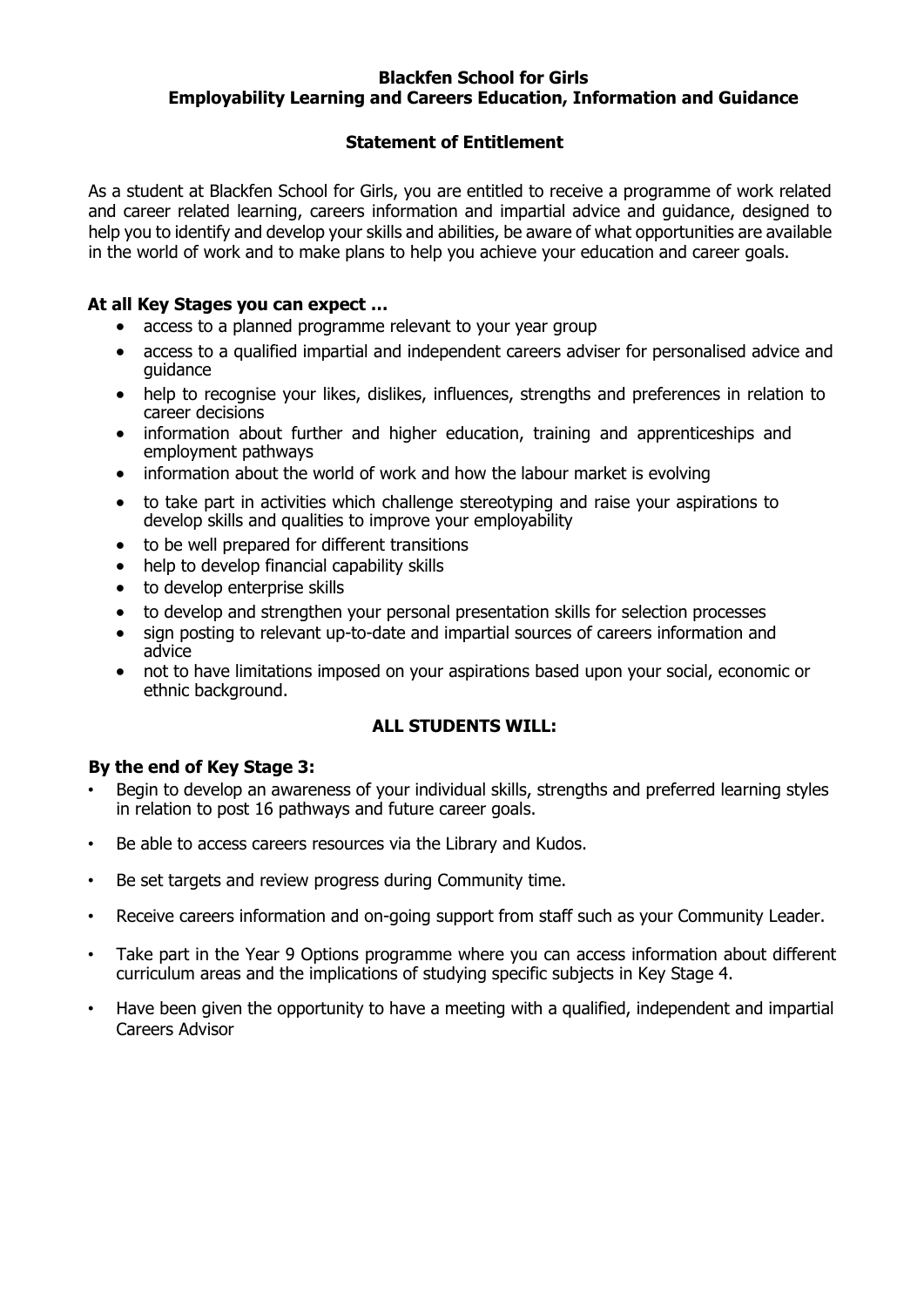# **By the end of Key Stage 4:**

- Experience careers education, focused on your development, labour market awareness, educational pathways and employability skills, as part of a Spiritual, Moral, Social and Cultural education programme, through community time and through Challenge Days.
- Be offered at least one individual appointment with a qualified, independent, impartial careers advisor
- Devise an action plan towards your career goals
- Have taken part in an enterprise activity
- Have listened to talks on different careers
- Have been given the opportunity to speak to representatives from various sectors of the world of work
- Have developed financial capability skills
- Have produced and reviewed a Curriculum Vitae
- Have written a formal letter, e.g. covering letter
- Been given impartial advice and guidance on post-16 education, employment and training and apprenticeship options
- Develop presentation and interview skills
- Be able to access careers information and resources via the Library
- Be offered the opportunity to take part in taster days/ sessions
- Have visited or spoken to representatives of further or higher education institutions, such as universities
- Have opportunities to evaluate individual achievements e.g. rewards assemblies, enterprise activities
- Be given the opportunity to take part in work experience

#### **By the end of Key Stage 5:**

- Be offered at least one individual appointment with a qualified, independent, impartial careers advisor
- Participate in an enrichment and tutorial programme focused on your personal development
- Have had the opportunity to set targets and review your progress through on-going support from your tutor and subject teachers
- Develop independent research skills
- Have had the opportunity to meet university representatives
- Have had the opportunity to meet apprenticeship providers